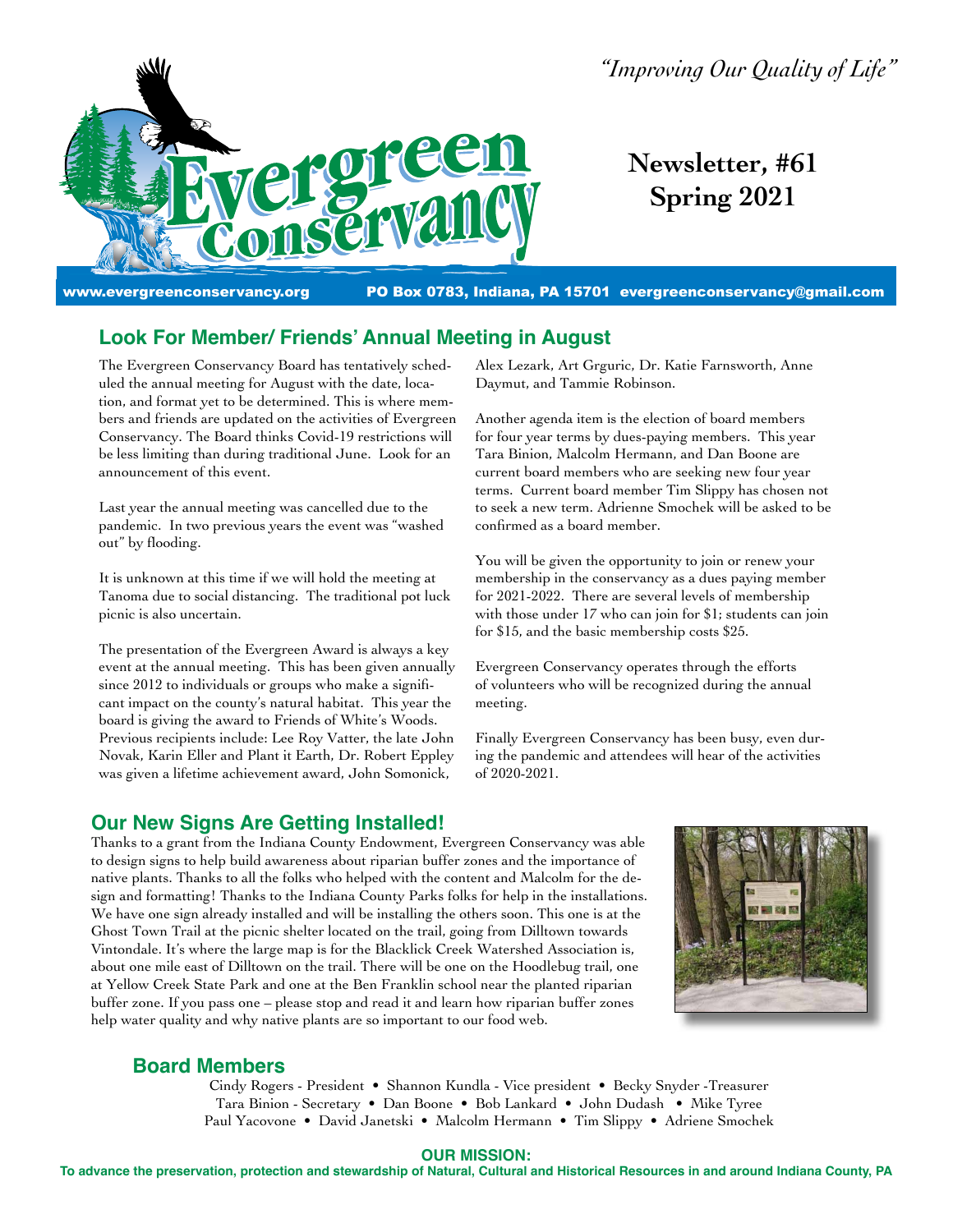# **Walmart Registry a Reminder**

Want to donate to the Evergreen Conservancy but not sure how? We have partnered with Walmart's Registry for Good and have registered for items that our organization needs. You can log on to Walmart.com, and under the drop-down menu, click on Walmart Services. You can then click on Registry for Good. It will direct you to a page that shows the registries in the Indiana PA area. Once you add the items to your cart, you can pay and have them shipped to Evergreen Conservancy! It is that easy! Thank you to the folks who have donated to Evergreen Conservancy in this way. It is much appreciated!

**Click Here to Help Us With Our Wish List.**



Go to [www.walmart.com/registry/registryforgood/welcome](https://www.walmart.com/registry/registryforgood/welcome) and look for Evergreen Conservancy; or just click here:

# **Environmental Education News**

#### 5/6/-5/16/2021

Family Fun Fest went virtual this year. Evergreen Conservancy created a video about watersheds and an activity kids (and adults) can do at home following our instructions. We hope you checked it out during Family Fun Fest. Thursday, May 6, 2021 at 1:00 AM EDT -to-Sunday, May 16, 2021 at 11:00 PM. If you missed it during the Family Fun Fest it is posted on our web site under the education tab. Check it out!

5/29/21

Monica led a trail nature walk along the Blairsville River trail on Saturday.

#### 6/5/21

Evergreen was at the Nature Palooza at Blue Spruce Park on June 5th. This is a "fun" day that offers parents and their children the opportunity to get outside to play and learn.

# **EcoTour Updates**

### **The eco geocache tour is still going strong.**

#### **You can still get your passports at any one of the following locations:**

Indiana Tourist Bureau, Indiana Free Library, Blue Spruce Park office, Yellow Creek State Park office, Blairsville Community Development Office, Solar Array cache site in Smicksburg, or the Indiana Conservation District office near the Indiana County Technology Center if they are open. Contact us and we can arrange for you to get a passport or your geocoin when you are done. Go on a fun adventure! Go to <https://evergreenconservancy.org/indiana-county-eco-tour/indiana-county-geotrail/coordinates-and-links/> for all 20 of our ecology-themed geocache trail sites. Trade that completed passport in for your very own trackable geo coin in the shape of Indiana County!

### **Bags to Benches Project Update**

Evergreen is now in the 4th round of soft plastics collection, which began in December. The latest bench we received was donated to the YMCA in Indiana.

The plastic collection efforts will continue into future rounds of collection.

The purpose of all this is to keep plastic from going to the landfills. So the opportunity to recycle soft plastic is ongoing. Residents can donate grocery bags, bread bags, water case and soft drink overwraps, dry cleaning bags, ice bags, wood pellet bags, Ziploc and other reclosable bags, produce bags, bubble wrap, salt bags, and cereal bags. All bags must be clean and dry. Unfortunately, plastic bottles and all other hard plastics cannot be donated to this program. They should be donated to the Indiana County recycling program. Also, please do not include any bags that have metallic lining or sound really crinkly when you crunch them.



If you want to support the bags to benches project you can take your items to the YMCA bin outside the door or the S & T arena in the bin inside the door. If you have plastic you can email us at <u>evergreenconservancy@gmail.com</u> and we may be able to pick it up.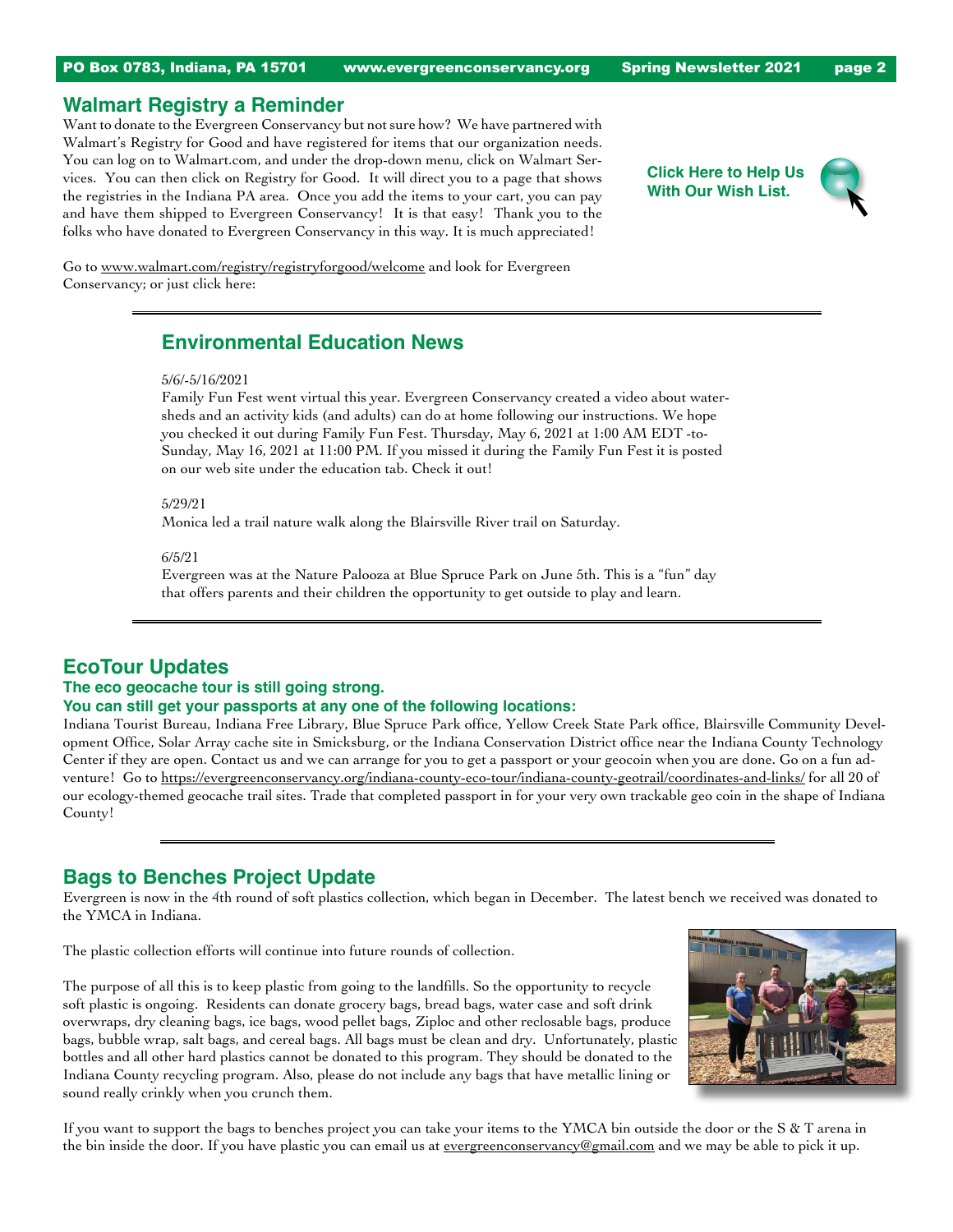### **Evergreen Award**

### **Friends of White's Woods Will Receive 2021 Evergreen Award**

In its May 13 meeting Evergreen Conservancy's board voted to award the Friends of White's Woods with their 2021 Evergreen Award.

The Friends of White's Woods was nominated by Laurie Lafontaine. The contact person for the White's Woods organization is Sara King. This organization was born in response to plans by the White Township Supervisors to harvest trees in White's Woods, located in White Township and Indiana Borough. Friends of White's Woods is not focused on a single issue, but the organization has evolved into a valid environmental educational organization.

In the past year, Friends of White's Woods provided exceptional leadership in the Indiana community to help promote public engagement in environmental concerns. FWW has presented educational programming, collaborated with other environmentally-focused community organizations, served as a public advocate, supported the efforts of state-wide conservation organizations, worked to engage the public community environmental decision-making, helped to sponsor important community-wide conversations regarding climate change and carbon sequestration, and helped to highlight the value of our local natural area to the citizens of the Indiana area.

### **Successful Litter Clean-Up Conducted April 10, 2021**

Evergreen Conservancy conducted one of its most successful litter clean-ups on Saturday morning April 10. A beautiful morning helped. Also having 16 volunteers allowed us to clean Blue Spruce Road from Route 110 to the park office, the road surrounding the lake, and even some of the trails. Ten bags of garbage were put in the dumpster so park workers will not have to deal with it. We were happy to have several volunteers from the New Way of Life organization located on Warren Road.

Thanks to John Dudash, JoAnne and John Ferraro, Bridget Gardner, Janis Long, Cindy Rogers, Adriene, Brian, Layla and Leo Smochek, Tamothy Stage, Margaret Stempien and the folks from New Way of Life.

# **Dates to Remember:**

| June 8th, 2021                   | $6:30$ and $7:30$ | PR and Finance committee meetings. Our small group plans to meet IN PERSON, at the<br>aging services building!                                                                                                                                                                                                                                                                                                                                                                                                                                                                                                                                                                                                                                                                                                                             |
|----------------------------------|-------------------|--------------------------------------------------------------------------------------------------------------------------------------------------------------------------------------------------------------------------------------------------------------------------------------------------------------------------------------------------------------------------------------------------------------------------------------------------------------------------------------------------------------------------------------------------------------------------------------------------------------------------------------------------------------------------------------------------------------------------------------------------------------------------------------------------------------------------------------------|
| July 8, 2021                     | 6:00 PM           | Evergreen Conservancy Board Meeting - Virtual - If interested please contact us.                                                                                                                                                                                                                                                                                                                                                                                                                                                                                                                                                                                                                                                                                                                                                           |
| Second Wednesdays of every month |                   | Pennsylvania Senior Environmental Corps - (PASEC) Meetings. The Senior Environment<br>Corps (SEC) program engages volunteers mostly aged 55 and over. SEC volunteers are<br>engaged in numerous activities from water quality monitoring, stream habitat assessment,<br>storm-drain stenciling, environmental education, community gardening, wildlife surveying,<br>marking abandoned oil and gas wells, and cleaning up parks and trails. Please come to the<br>meetings if you are interested in being involved in an active worthwhile activity and meeting<br>new people. Indiana PASEC has people from all our watersheds and other local agencies that<br>are interested in preserving and protecting our environment. Come join us! It meets at 9 am.<br>Locations will be announced close to each meeting with COVID precautions. |

Our annual membership meeting will be postponed until later in the year – hopefully in August we will be able to meet in person.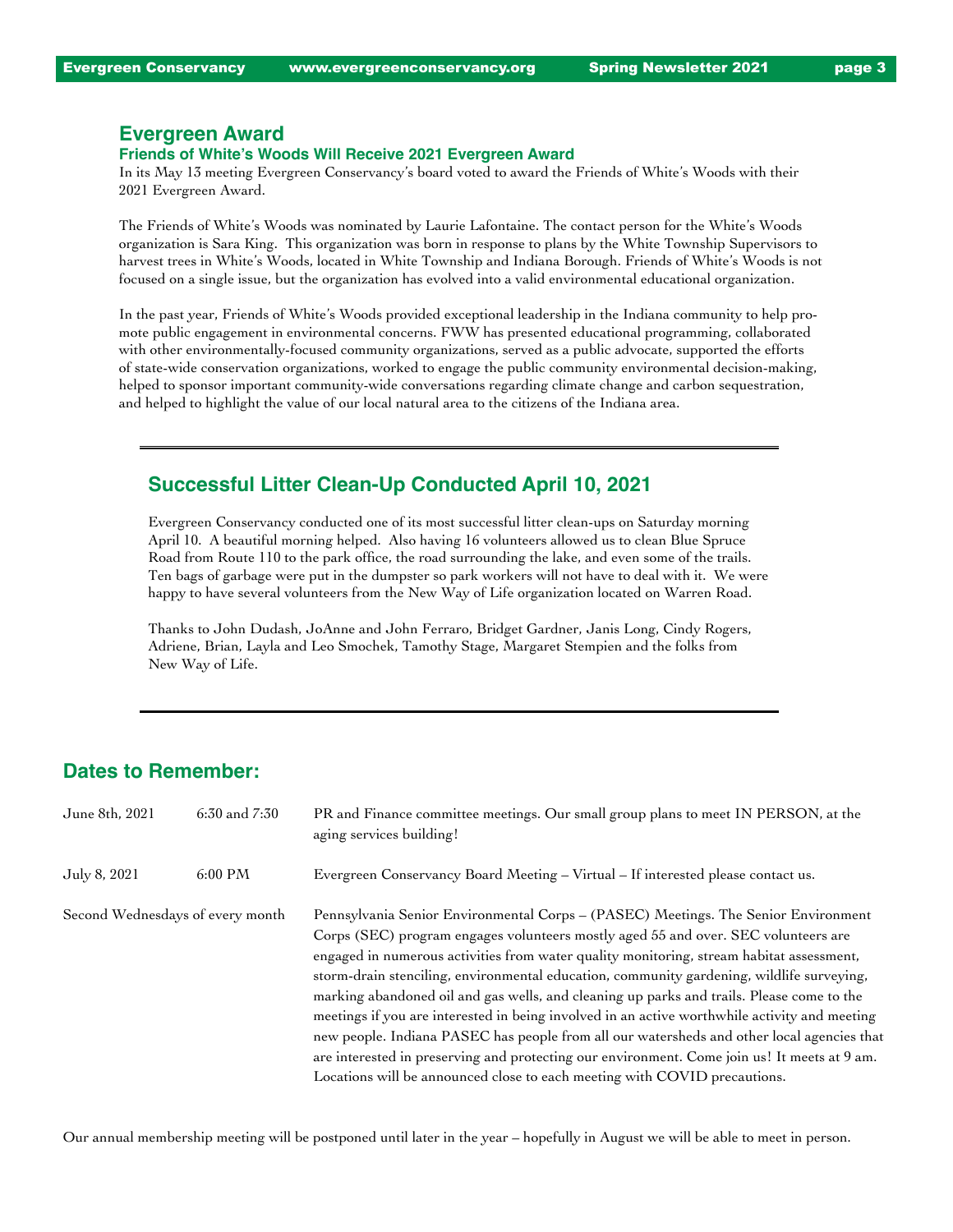### **Tanoma Update Planting Milkweed at Tanoma:**

Each fall, hundreds of millions of monarch butterflies migrate from the United States and Canada to mountains in central Mexico

where they wait out the winter until conditions favor a return flight in the spring. The monarch migration is truly one of the world's greatest natural wonders, yet it is threatened by habitat loss at overwintering grounds in Mexico and throughout breeding areas in the United States and Canada. Without milkweeds throughout their spring and summer breeding areas in North America, monarchs would not be able to produce the successive generations that culminate in the migration each fall. Similarly, without nectar from flowers these fall migratory monarch butterflies would be unable to make their long journey to overwintering grounds in Mexico. The need for host plants for larvae and energy sources for adults applies to all monarch and butterfly populations around the world. We wanted to support the monarch population.

We applied for a grant and received 350 swamp milkweed plugs to plant a monarch habitat restoration project at Tanoma through a program called Monarch Watch.



Sunday May 16th we planted several hundred milkweed plants at Tanoma. Thanks to all who came out to help plant the milkweeds. We could not have done it without you all!

We had a work day at Tanoma to do some spring maintenance and put up our story walk that the Indiana Free Library laminates every year for us. This year the book is "My Happy Year by E. Bluebird (Paul Meisel) Thanks goes out to the Library staff for the book. And thanks to the folks who came out to help Rebecca Sterley, and the guys from The New Way of Life who came out to help with the work.

Come on out to walk along Crooked Creek, read the book and enjoy the outdoors!



### **Tanoma Maintenance and Dye testing**

On April 19th, a dye test was performed to troubleshoot the Tanoma Treatment System by representatives of the DEP Bureau of Abandoned Mine Reclamation and the Office of Surface Mining Reclamation and Enforcement. The front wave of the dye traveled through the system in 8.3 hours and the average time was 17 hours. The data will be compared with the theoretical designed retention time of this passive system. The overall goal is to determine a true iron oxidation rate for this system's water.

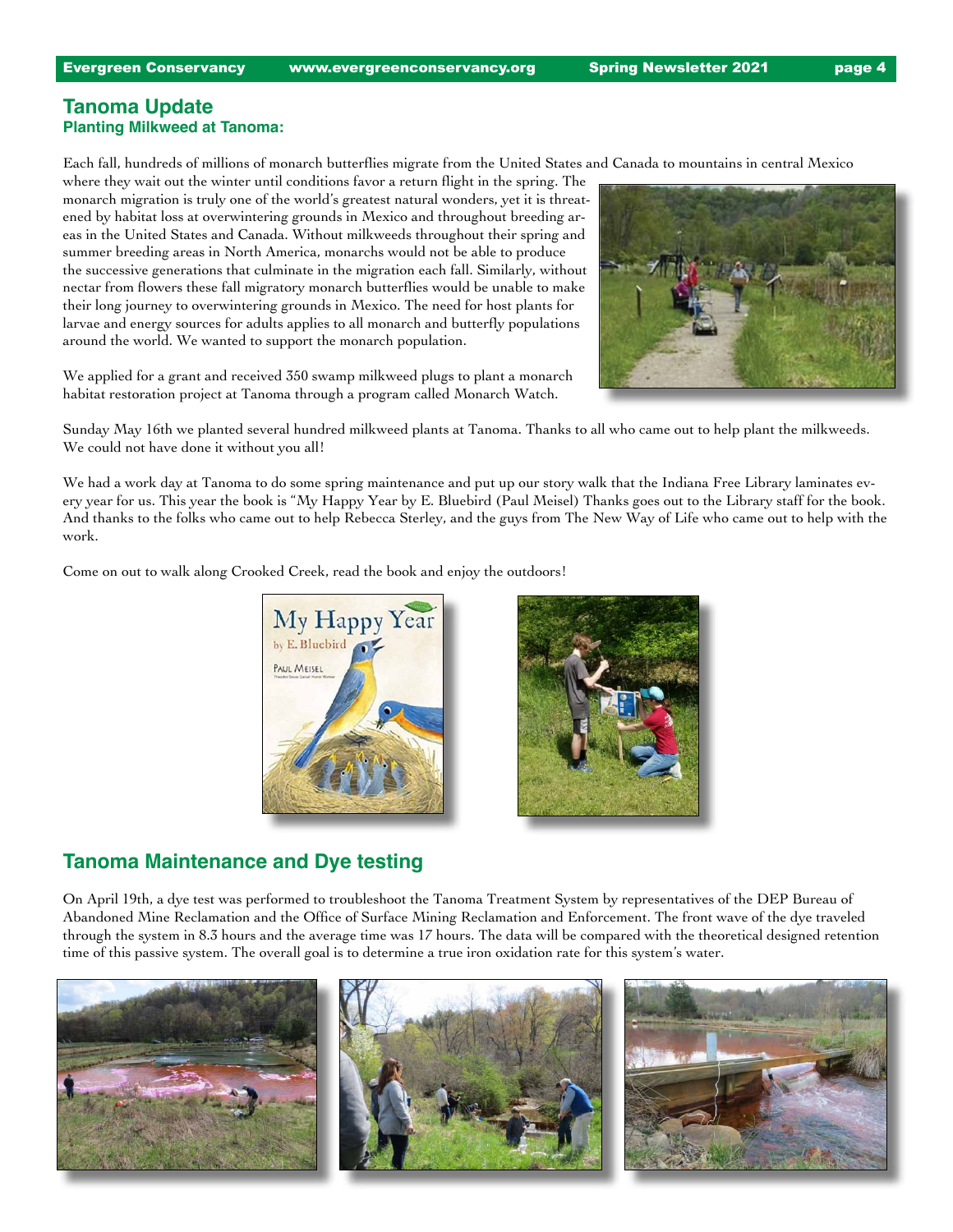# **Swamp Milkweed and Common Milkweed were Planted at Tanoma Recently.**

Milkweed (Asclepias syriaca) was named after Asklepios the Greek God of healing, because of it's many medicinal uses through the ages. The common name comes from the milky sap in the plant. A root concoction or extract of common milkweed is said to strengthen the heart, soothe the nerves, treat rheumatism and venereal diseases, and kill worms. People have used a tea made from the roots and

> smoked dried leaves to treat asthma, used the roots as a contraceptive, and the milky sap to remove warts.

You will find common milkweed in old fields, roadsides, disturbed habitats, in all our parks and throughout most of the eastern US. The purple-pink, greenish, or whitish flower heads set in loose clusters, often drooping and unnoticed, rate close inspection because each small individual flower is so beautiful! It is easy to spot this 3–6 foot plant when older because of it's umbel of pretty flowers and distinctive greenish, warty-looking seed pods.



The fluffy seeds were used during World War II to fill life preservers and life jackets. The government also attempted to produce rubber from the sap when other sources were hard to get but was unsuccessful, because of the difficulty in gathering the plants for massive use. Today the fluff is sometimes harvested for use in pillows and comforters.



Milkweed is edible only under certain circumstances. Boiling can eliminate the bitter taste and toxicity of the sap, but this must be done very carefully to avoid the toxins. Eating milkweed is not recommended. There are also several poisonous look-alikes.

It's stem is hairy under magnification, unlike the similar but poisonous dogbane. Once the plant is a little older dogbane branches and has distinctive seed pods, both of which distinguish it from milkweed.

Milkweed has a sticky white milk or latex that protects the plant from insects, lends a very bitter taste to the plant, and is slightly toxic if not properly prepared. If identified correctly, the new shoots can be eaten like asparagus in early spring by boiling in a least two changes of water. The flower buds can be eaten in early summer by steaming or boiling. The immature seed pods may be picked in the summer for steaming or boiling. But don't pick if they feel springy. That is a sign they are too mature to be eaten. Treated seed pods can also be used like okra in soup. I tasted the sweet unopened flowers for the first time at a program Jan Humphreys presented on wild flowers at Blue Spruce Park and was quite impressed with the taste. *Swamp Milkweed Common Milkweed*



Insects love milkweed, especially monarch butterfly larvae, which eat its leaves. Monarchs cannot survive without milkweed plants. Milkweed also helps Monarch butterflies survive because it makes them very bitter to the taste. Once a predator tastes one, it won't eat another one! Gold finches use the silky seeds to line their nests.



Swamp milkweed, Asclepias Incarnata L. is also called Pink milkweed. The juice of this wetland milkweed is less milky than that of other species. It also has showy flower clusters that attract butterflies and hummingbirds, In the past, the roots of swamp milkweed were simmered to make a tea, taken in small quantities both as a general purge and to destroy and expel parasitic worms. Unlike common milkweed, the central stem may branch. Leaves are often shorter and much narrower than common milkweed, and taper to a sharper point. Stems and leaves release a milkywhite sap when broken like Common milkweed. The plants bloom for approximately four weeks in mid to late summer. Round clusters of light pink flowers grow near the top of the plant. The flower colors may vary from near white to purplish, and are pleasant smelling. Seed pods have a smooth exterior texture unlike common milkweed and ripen in fall to reveal small seeds with white silk attachments common to all milkweeds.